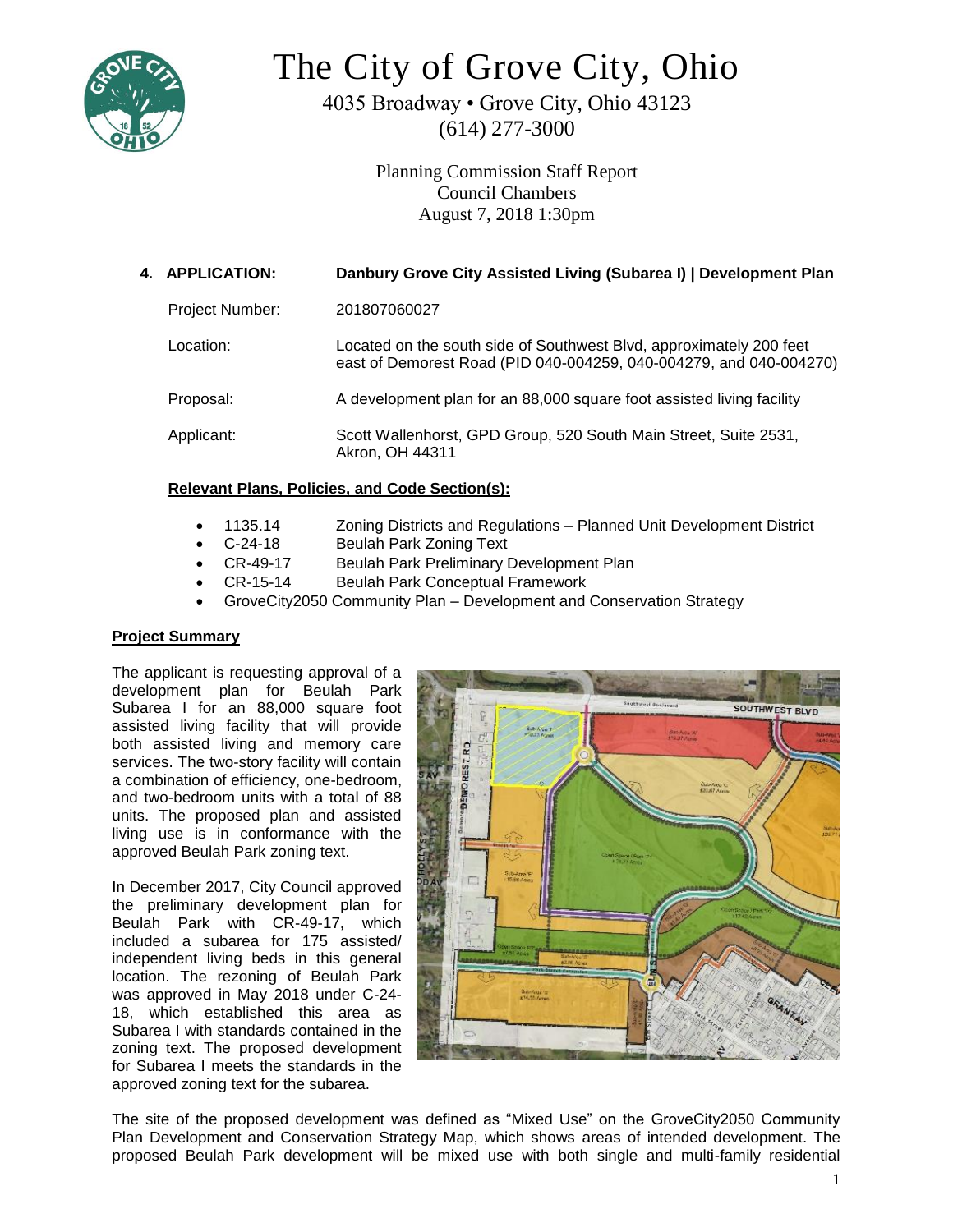proposed, as well as community park space and small scale commercial, office and industrial uses. The proposed assisted living use will add to the mixed use environment of the area. The proposed development is also in alignment with the five Redevelopment Principles of the Beulah Park Conceptual Framework, including an emphasis on quality design and connectivity within the development and to the larger network.

#### Site Plan

The 10.23-acre site is proposed to have two points of access, both 24' in width, with one (1) curb cut off of Street "F" and the second off of Street "I", part of the Beulah Park public roadway network reviewed at the July 24, 2018 Planning Commission meeting. Drive aisles throughout the development are proposed to be 24-feet wide and provide access around the north, south and east sides of the structure. A temporary fire apparatus turnaround area constructed of gravel aggregate is provided in the northern portion of the site to allow trucks to properly maneuver around the site. Per Code Section 1137.11, this area must be constructed with concrete or asphalt instead. Curbing on site is proposed to be 18" straight curbing.

The proposed facility will have two (2) separate wings with a central community space. A memory garden and outdoor dining area are proposed along the rear/west portion of the building. The proposed building meets the setback requirements in the Beulah Park zoning text. This building, located in the western portion of the site, is the first phase of development for the subarea. A proposed second phase for a future expansion of the facility, on the subarea's eastern portion, will be reviewed as part of a separate development plan.

Sidewalks are proposed throughout the site and will be five (5) feet in width. The sidewalks will connect with the proposed sidewalks along Streets "F" and "I", along the eastern/front side of the building and will connect to each of the proposed parking areas. Three (3) stamped brick crosswalks are proposed on the site to connect the sidewalks over the access drives; however, a detail for the crosswalks will need to be added to the site details to show how they will be constructed. A bike path is shown along the northern edge of the property in accordance with the Beulah Park zoning text, which states that "pedestrian and bike connectivity shall be integrated throughout the site and along Southwest Boulevard."

An onsite stormwater detention pond is proposed in the southeast corner of the subarea. A more in-depth review of proposed stormwater detention and proposed drainage will occur during the Site Improvement Plan phase.

Plans show the location of a four (4) and six (6) foot chain-link fence. The applicant has indicated that the fencing is existing and will be removed during the demolition of the site with no new chain-link fencing proposed. Staff is not supportive of any chain-link fencing as it is not in character with the Beulah Park development.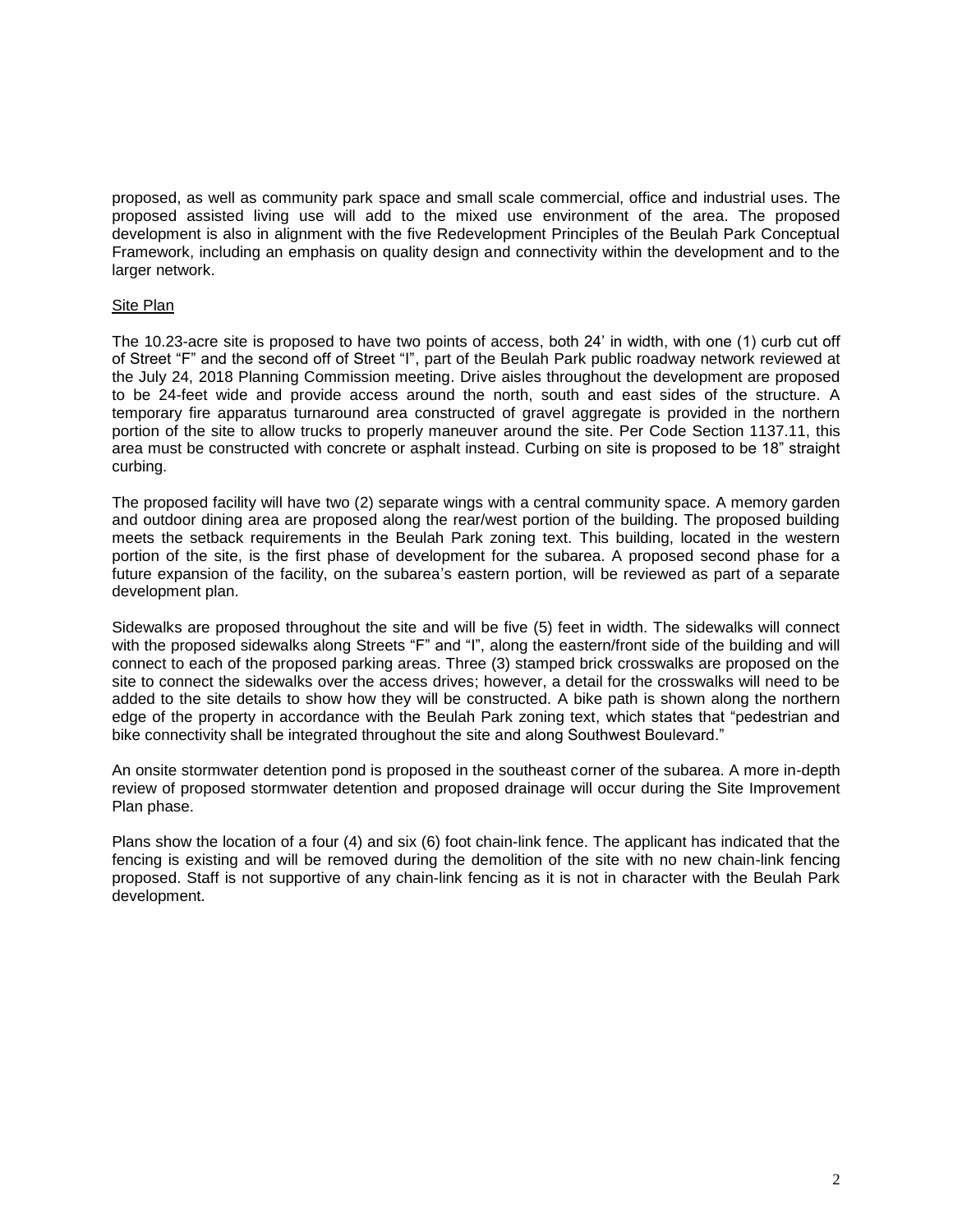

#### Landscaping

A landscape plan was provided showing compliance with the Beulah Park zoning text and most requirements of the zoning code. A few items on the landscape plan need to be revised such as updating the minimum heights of some of the plantings, adding a note regarding the screening of service structures and revising information on the Tree Planting Typical. While plans do not show the specific areas on the site to be irrigated, Sheet L-101 states that the contractor will provide an irrigation system to the entire site. More detail on the irrigation system will need to be submitted with the final site engineering plans to ensure compliance with City standards, including irrigation at all entry features.

Pin Oaks, White Spruce and Norway Spruce trees will be provided along each frontage of the site along Southwest Boulevard and Streets "F" and "I". These areas are proposed to be sodded as they are prominently seen from the roadways. Additionally, a three-foot high mound is proposed along Southwest Boulevard, as required in the approved Beulah Park zoning text. A row of Red Maples are proposed along the Phase I boundary line, just to the east of the main drive aisle.

Each parking island is proposed to be landscaped with one (1) shade tree, containing a Skyline Honeylocust, Red Maple or Pin Oak tree. Supplemental landscaping will be provided around the entire building with a combination of different shrubs, such as Late Hydrangea, Medium Junipers and Boxwoods, as well as Serviceberry trees, grasses and perennials. Shrubs around the building will need to be a minimum 24 inches in height at installation, along the building's perimeter, in order to comply with Code standards.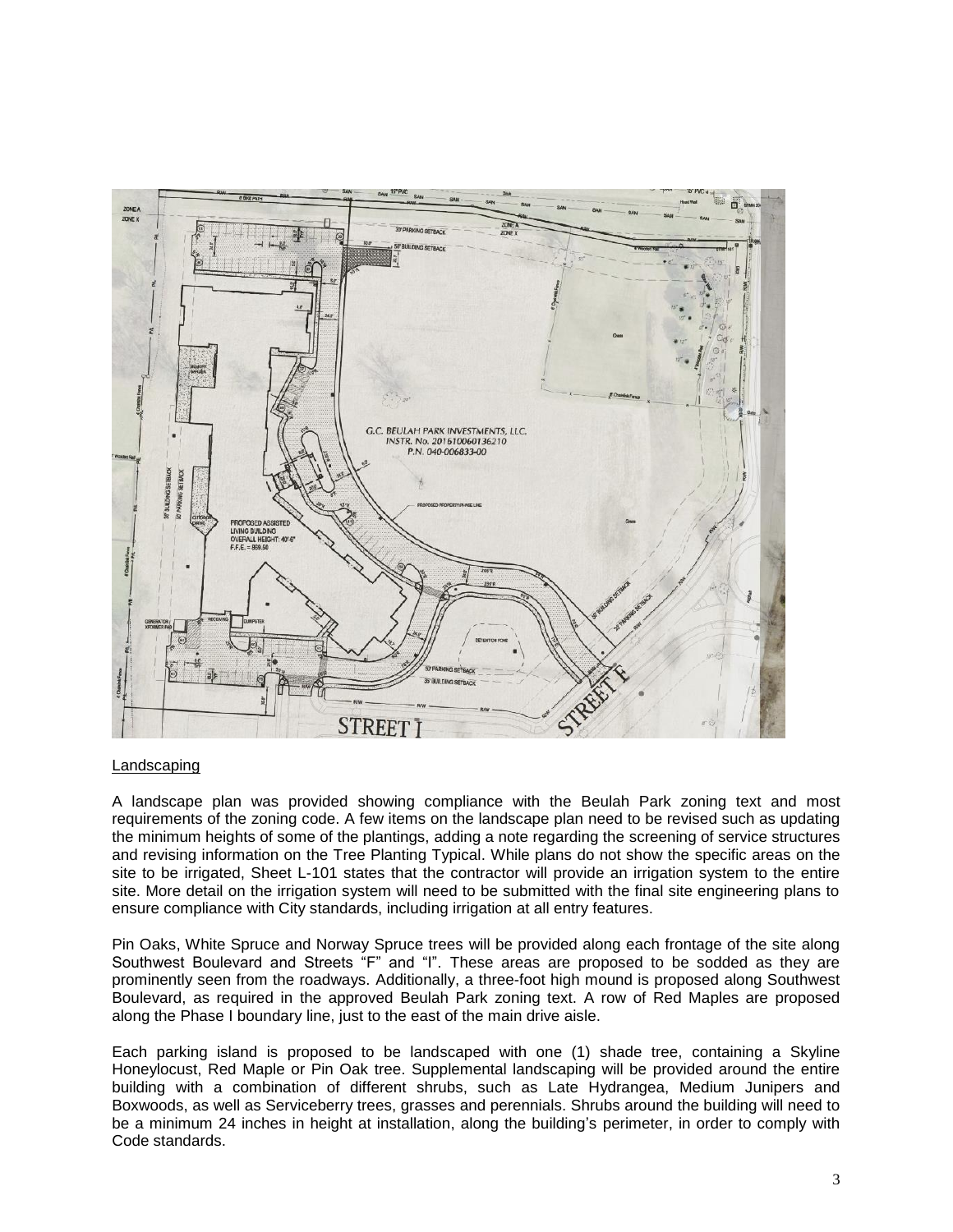A six (6) foot white vinyl fence is proposed along the western property line to screen the residential properties located adjacent and to the west of the site. Additionally, a row of evergreen trees (both Norway and White Spruces) and six (6) shade trees (Pin Oaks and River Birch) will be located just to the east of the proposed fencing. This will provide additional screening and break up the visual mass of the fencing. The Beulah Park Zoning Text requires an 80% continuous landscape hedge, fence, wall or combination, and the proposed screening will exceed this requirement.

#### Buildings

The proposed facility will be within one (1) 88,432 square foot building that will be two-stories, with a maximum height of 40'6". The facility will have a total of 88 suites with a combination of efficiency, onebedroom and two-bedroom options. A shared community space and offices will be located in the center of the building. The building will be finished primarily in vinyl siding (Alside Odyssey Plus "Monterey Sand") with face brick (Redland Allegheny Handcraft "Red") accents on the first and second floors and vinyl shake siding (Alside Odyssey Plus "Tuscan Clay") accents on the second floor and first floor service wing. A stone watertable (Cassi di Sassi "Premier Mountain") is proposed around the entire building as well. Some of the suites have balconies and patios with white railings (Alside "Ultraguard") and windows and doors are proposed to have white frames as well. The roof is proposed to be pitched with asphalt shingles (Certainteed "Landmark"). All sides of the structure feature architectural elements and a variety of materials to break up the horizontal mass of the structure. Staff is supportive of the proposed building as it features four-sided architecture, as required in the Beulah Park zoning text, and will utilize similar materials and colors as has been approved with Subarea H (Beulah Park Apartments) for a cohesive development.

The dumpster enclosure is proposed to be finished in brick with a stone watertable matching that utilized on the building. Gates for the enclosure are proposed to be stained wood that will be 100% opaque.



W

FX.

罪

# Parking

The zoning text for Beulah Park requires institutional uses in this subarea to provide ½ parking space for every bedroom in the facility as well as one (1) space for each employee at peak shift. Plans state that 98 bedrooms are within the facility and an estimated 15 employees will be on the site at peak shift, requiring a total of 64 parking space on the site. The proposed parking exceeds the required minimum, with a total of 75 parking spaces on the site, including four (4) ADA parking spaces.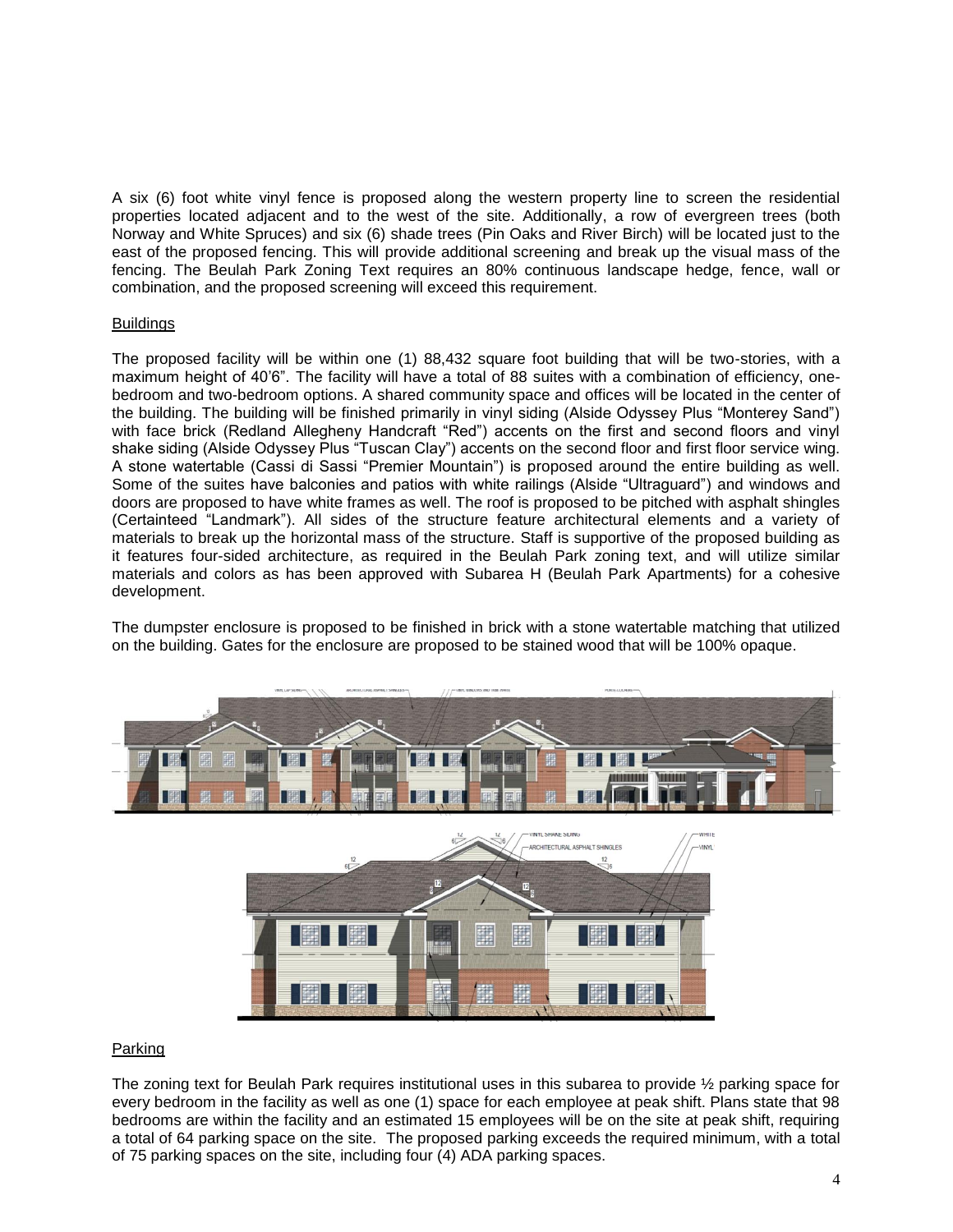The parking spaces will be located on the north, south and east sides of the building. The northern and southern parking lots will be located 45' from the residential properties to the west of the site. The Beulah Park zoning text requires a 50' minimum setback. Staff is supportive of granting a deviation to this setback, as the additional five (5) feet will not adversely impact those properties and due to the western property line being heavily screened with fencing and plantings, further reducing any impacts.

Plans indicate that all parking lot striping and pavement markings will be white. Each parking space is proposed to be 162 square feet in size (9'x18'), which matches the size and dimensions of parking spaces approved in other Beulah Park subareas.

# Lighting

Cast aluminum lighting fixtures with a style similar to the Town Center lighting and lighting in other Beulah Park subareas are proposed throughout the site along the edges of the parking lot and sidewalks. A photometric plan has been submitted showing that the pedestrian and vehicular areas will be lit to at least 0.5 footcandles, while maintaining a zero lighting level along property lines where adjacent to the existing residences to the west.

# **Signage**

Details on signage were not submitted as part of the development plan; however, site plans show a proposed entry sign at the Street "F" entrance. The applicant has indicated that a signage package will be submitted at a later date for review. Sign details should be submitted to the City for review to ensure they are in character with other entrance features and signage within the Beulah Park development.

# **Analysis**

Per Section 1135.14 of the Codified Ordinances of Grove City, Planning Commission is charged with reviewing and evaluating Preliminary and Final Development Plan applications for Planned Unit Development districts by applying the eight (8) findings.

#### **(1) The uses proposed will not be detrimental to present and potential surrounding uses, but will have a beneficial effect which could not be achieved under any other district.**

**Finding is Met:** The proposed assisted living facility meets the requirements of the approved Beulah Park Zoning Text in terms of the proposed use and the design of the site. The proposed project will result in a quality development through the proposed materials on the building, the proposed landscaping with maintained greenspace and the shared community spaces inside and outside of the building. This includes the memory garden and sidewalks throughout the site that will connect to the greater Beulah Park path network.

#### **(2) Any exception from Zoning Code (Ordinance C79-74, passed January 20, 1975) requirements is warranted by the design and amenities incorporated in the Development Plan.**

**Finding is Met:** A number of exceptions from Zoning Code are proposed including increased building height and reduced parking; however, the proposed development meets the requirements of the approved Beulah Park zoning text. Staff believes that the nature of the proposed development warrants these exceptions from Code and that the site has been designed to be in character with other developments on the Beulah Park site, by adding architectural interest to the building and proposing landscaping throughout the site, which mitigates any potential negative impacts.

**(3) Land surrounding the proposed development can be planned in coordination with the proposed development and that it is compatible in use.**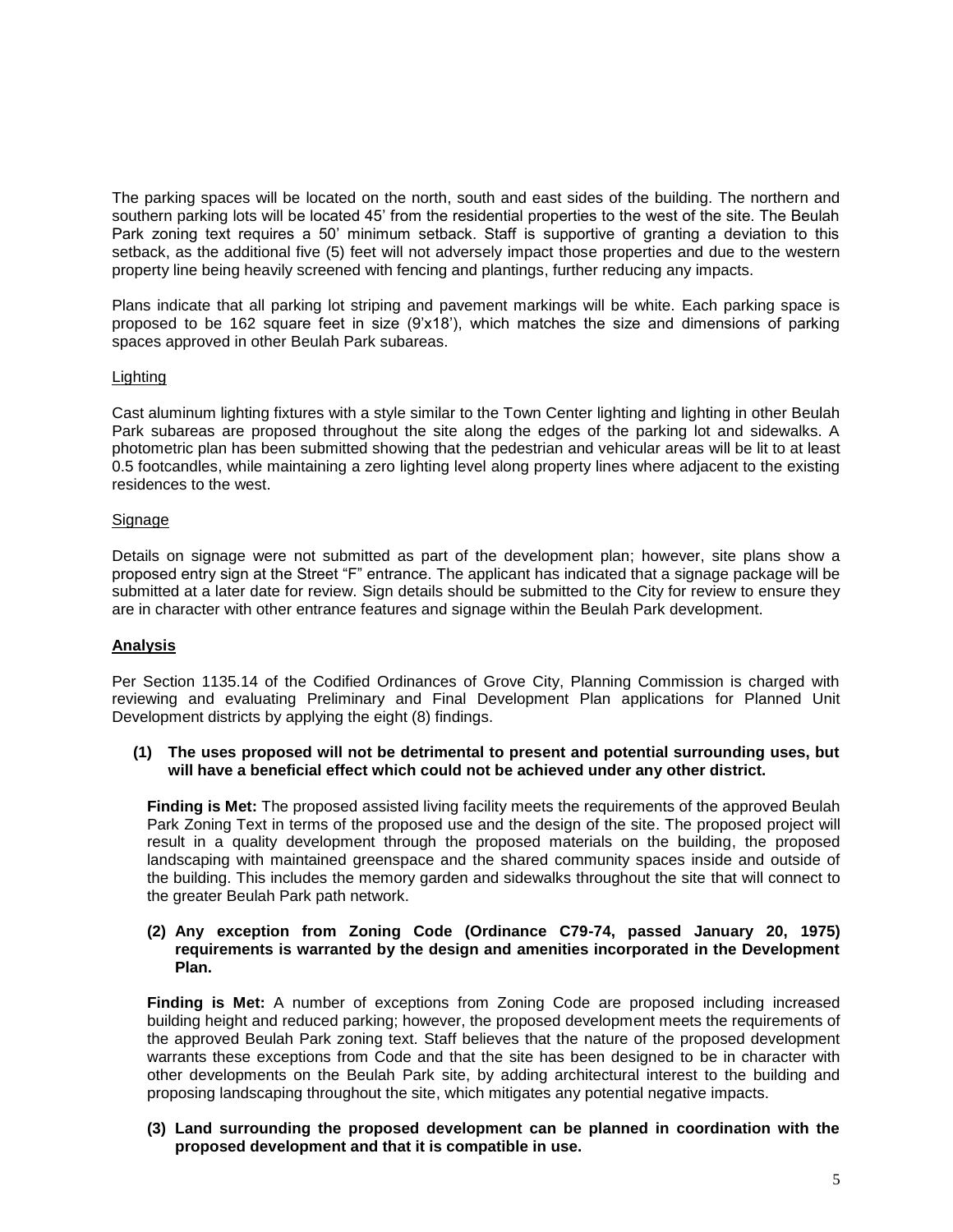**Finding is Met:** The proposed development is the first phase of Subarea I of the Beulah Park PUD and has been designed in conformance with the approved subarea map and zoning text. The development is designed to connect with the remainder of the proposed roadway and trail network in the Beulah Park development.

#### **(4) The proposed change to a Planned Unit Development District is in conformance with the general use intent of the area.**

**Finding is Met:** The proposed assisted living development is in conformance with the Beulah Park zoning text. Representatives for the Beulah Park development have noted that one of the intentions of the Beulah Park development is to allow residents to age in place, allowing empty nesters to remain in the same area even after downsizing. The Beulah Park development provides different living options with traditional single family homes, townhomes, patio homes and apartments. The proposed assisted living facility continues the idea of aging in place, allowing residents to potentially remain close to friends and family members and be where they want to live. Additionally, the design of the building meets the quality of development that staff has intended for the Beulah Park site. The Beulah Park Conceptual Framework recommended that greater connectivity and quality design be provided. The proposed sidewalks on the site will provide multiple connectivity points for pedestrian access and a bike path is proposed along Southwest Boulevard to create further connectivity in the city's trail network.

#### **(5) Existing and proposed streets are suitable and adequate to carry anticipated traffic within the proposed district and in the vicinity of the proposed district.**

**Finding is Met:** The site will have two points of access, one onto Street "F" and another onto Street "I" which are part of the larger Beulah Park public street network. These roads provide access primarily onto Southwest Boulevard and Demorest Road, with other connections throughout the Beulah Park development.

**(6) Existing and proposed utility services are adequate for the proposed development.**

**Finding is Met:** The existing and proposed utility services are adequate for the proposed development. A more detailed review of utilities will be conducted with the engineer / site improvement plan.

#### **(7) Each phase of the proposed development, as it is proposed to be completed contains the required parking spaces, landscape and utility areas necessary for creating and sustaining a desirable and stable environment.**

**Finding is Met:** The proposed development is the first phase of development in Subarea I, with a second phase proposed for future development that will be reviewed on a separate development plan. The proposed initial phase of the development will provide adequate parking, landscaping and utilities to create and sustain a desirable and stable environment.

#### **(8) The proposed Planned Unit Development District and all proposed buildings, parking spaces and landscape and utility areas can be completely developed within seven years of the establishment of the district, unless otherwise provided for by Council.**

**Finding is Met:** The proposed project, including building, parking spaces, landscaping and utilities can be completely developed within seven years.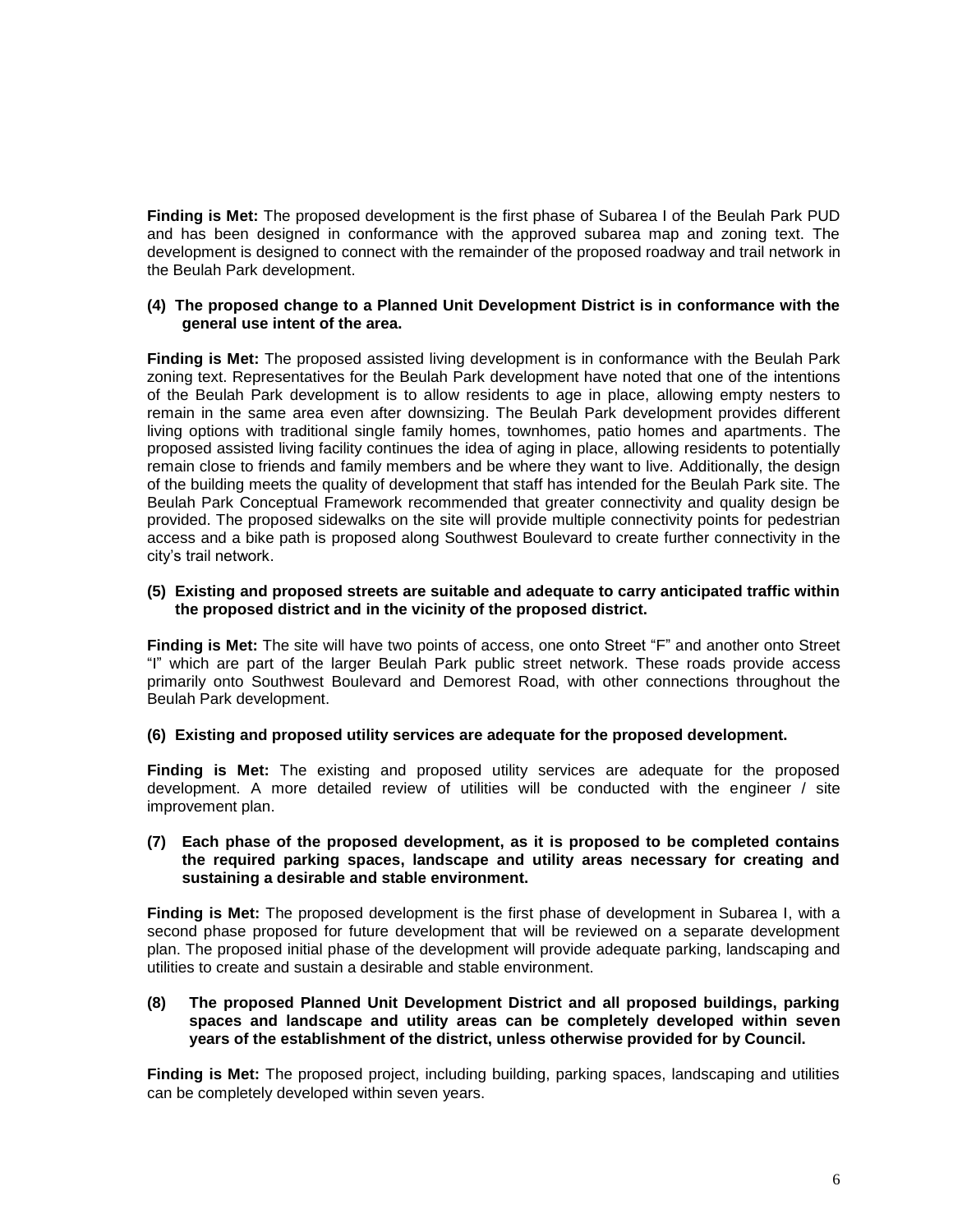# **GroveCity2050 Guiding Principles Analysis**

The City of Grove City adopted the GroveCity2050 Community Plan in January 2018 which contains specific goals, objectives and actions to guide growth in the community. Five (5) guiding principles are identified that articulate Grove City's community values and direct the recommendations in the Plan. Applications submitted to Planning Commission are reviewed based on these 5 Guiding Principles:

#### **(1) The City's small town character is preserved while continuing to bring additional employment opportunities, residents and amenities to the community.**

**Finding is Met:** The site utilizes quality designs that meet the intent of the Beulah Park redevelopment, with materials that match the proposed building designs utilized in the Subarea H (Beulah Park Apartments) development. The proposed development will bring a new housing and care opportunity for the aging population as well as employment opportunities in the health care field. The development also includes a number of amenities for residents of the facility.

#### **(2) Quality design is emphasized for all uses to create an attractive and distinctive public and private realm.**

**Finding is Met:** Staff believes that the building materials stated in the text and shown on the provided renderings, including brick, stone, vinyl and others, will create an attractive and quality development, as well as the proposed site layout with landscaping. Additionally, shared community spaces inside and outside of the building and sidewalks will create a quality public realm for the subarea's residents.

#### **(3) Places will be connected to improve the function of the street network and create safe opportunities to walk, bike and access public transportation throughout the community.**

**Finding is Met:** This site will provide two vehicular access points to safely enter and exit the site. Furthermore, the site will provide sidewalks throughout, that will connect with the proposed Beulah Park sidewalk and path network. This subarea is just north of the proposed future community park in P1 of the Beulah Park development; the proposed sidewalks on the site will allow residents to walk to this additional amenity. Furthermore, a bike path is shown along the northern edge of the property, along Southwest Boulevard, to create a safe off-street cycling option for the area.

#### **(4) Future development that will preserve, protect and enhance the City's natural and built character through sustainable practices, prioritizing parks and open space and emphasizing historic preservation.**

**Finding is Met:** The proposed subarea will incorporate different landscaping and screening to maintain green space around the building and provide a buffer for the residential properties to the west. Additionally, this subarea is close to the future community park located on the south side of Street "F". The sidewalks provided on the site will connect directly with this park, allowing residents to walk to this community amenity.

#### **(5) Development provides the City with a net fiscal benefit.**

**Finding is Met:** The proposed assisted living facility will create new jobs in the health care industry, creating a benefit to the City. Additionally, the increase in property value from the quality development of the site will be an overall asset to the community.